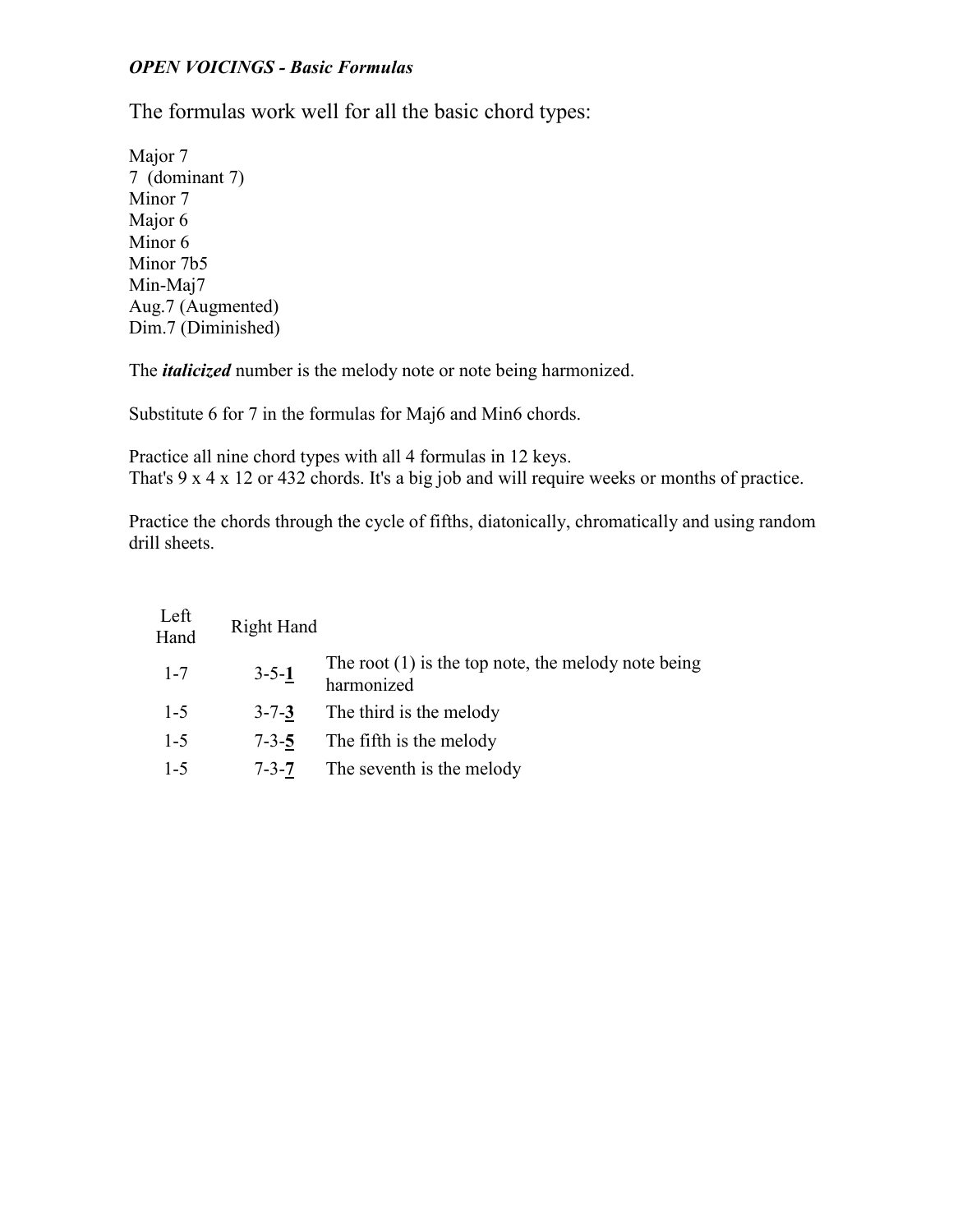## *HOW TO USE THE OPEN VOICING FORMULAS*

Lead sheets only give you the melody and the harmony (chord symbols). Beginners often start by playing the melody with the right hand and the chords with their left. Open voicings allow the chord to be played by sharing the notes of the chord with both hands. The result is better sounding chords and more flexibility to add/alter tones to provide a richer harmonic palette. To use the formulas:

1. Select the melody notes to be harmonized. Typically these are notes on strong beats like beat 1 and beat 3 in 4/4 time.

2. Determine quickly if the melody note is part of the chord (root(1), 3rd, 5th, 7th), or a non chord tone. If the note is part of the chord, *you're in luck*! Play the note as written with the appropriate formula filling in the chord underneath. In Fig. 1, the melody note is C and the chord is C7. Use the 1st formula since the melody is the 1 (root)

Examples:

1 The melody note is C and the chord is C7. Use the first formula since the melody is the 1. See Fig.1



2.Bb major seventh chord with the 3rd (D) on top. Use the second formula. Bbmaj7 would be played: Left hand: Bb-A (1-7) and Right hand D-A-D (3-7-3)